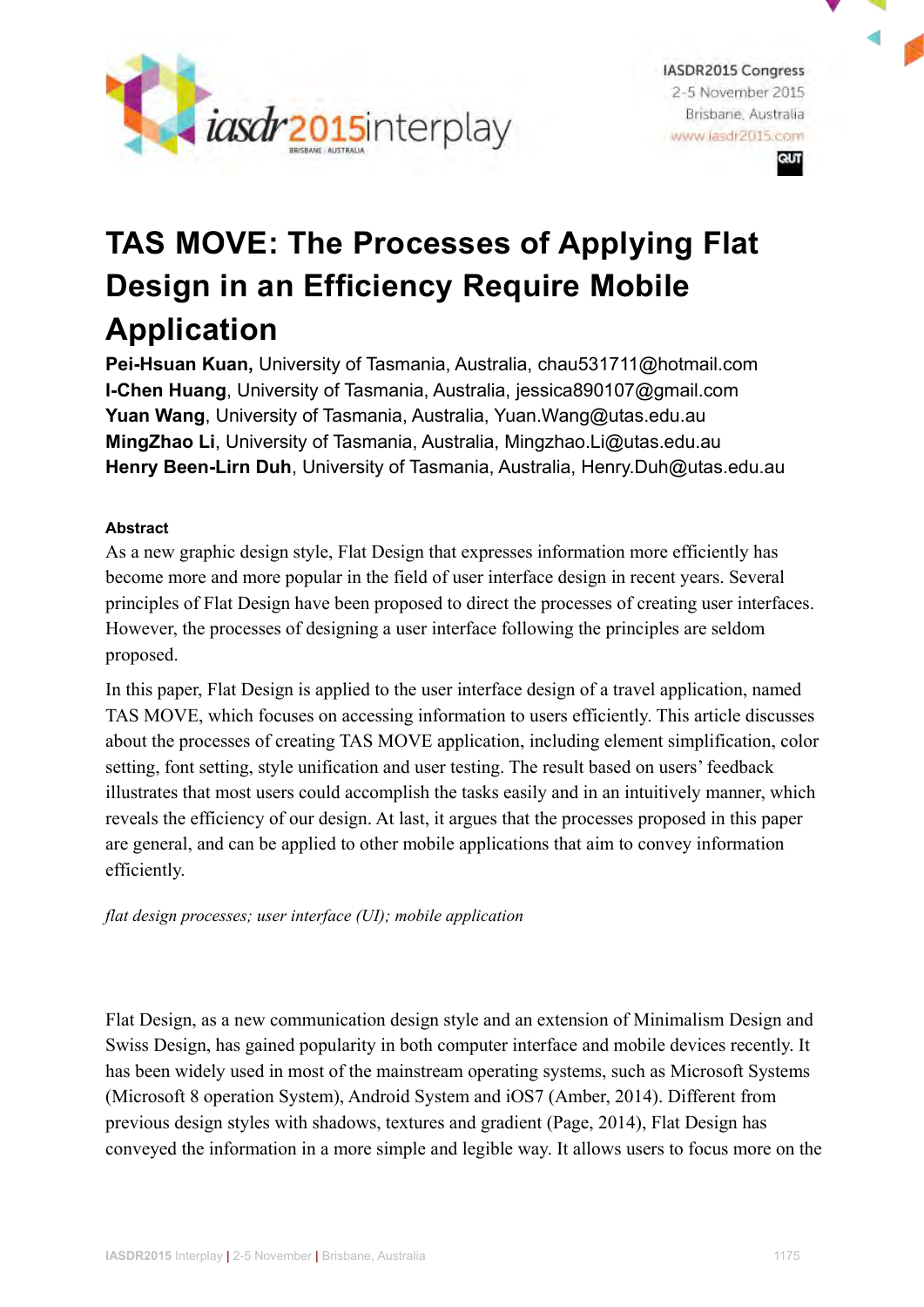content, and access the information accurately and efficiently. Therefore, Flat Design is more suitable for applications that aim to deliver information efficiently.

In this project, Flat Design is applied to a mobile travel application named TAS MOVE. Specifically designed for tourists on the move, the application focuses on satisfying their needs during the trip. It aims to assist users to receive the information they required accurately and quickly, and eventually help their destination planning and decision-making. This article describes the processes and method of applying Flat Design in this mobile application.

# **Literature review**

# What is Flat Design

Flat Design is a design style that argues for simplicity, clarity and honesty of materials in user interface (Kelsey, 2013). The features of the elements in Flat Design are simple shapes, flat colors and no any extra effects, such as shadows, textures and gradients (Page, 2014). It is now widely used in the world of User Interface (Moore, 2013), such as Microsoft 8 operation system, iOS and Android operation system. The simple elements allow the users to concentrate on the content in the interface, so the users can receive the information more efficiently (Grief, 2013). Therefore, it is suitable for on-screen experiences (Luke, 2013) and especially on small screen ones, such as mobile phone interface.

# The history of Flat Design

While Flat Design is hard to determine at the beginning, there are two periods of design and art styles that Flat Design may be extended from (Amber, 2014), including Swiss Style and Minimalism Design.

1. Swiss Style:

Swiss Style (International Typographic Style) is always mentioned while the history of Flat Design is discussed. It was an important style in the history of modernism and the dominant design style during the 1940's and 1950's in Switzerland (Amber, 2014). During the 1920's to 30's graphic design was seen as a part of industrial production by the pioneer artists who produced the advertisement for Swiss Industry (Richard, 2006). Therefore, they chose the industrial-looking typefaces, which are called san-serif typography rather than those designed for books (Richard, 2006). Besides, they organized the images and texts by geometrical grids. The main features of Swiss Design such as the use of grids, sans-serif typography, and clean hierarchy of content (Amber, 2014) can be seen originally from here.

The Holy week music poster is a Swiss Design style sample (Figure 1). This work is made of simple geometric shapes and texts. The geometric shapes are presented in bright colors and the texts use a classic san-serif font named Helvetica, which is the representative font of Swiss Design. What is the most important is all elements are presented in clear hierarchy. Those features are very similar to the principles of Flat Design. That is the reason why Flat Design can be seen as an extension of Swiss Design.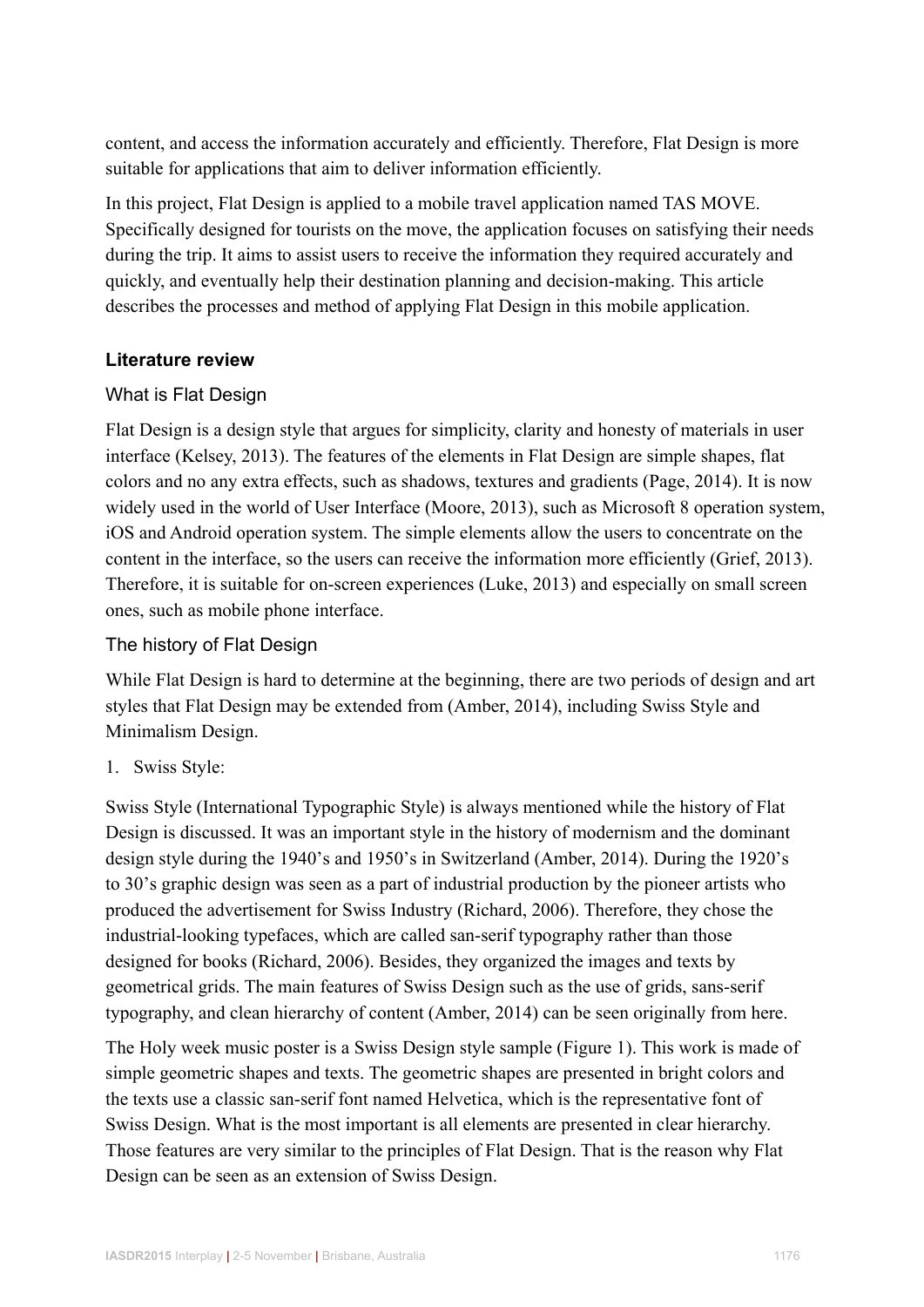

Figure 1: Holy week music poster (Marin, 2012)

2. Minimalist Design:

Minimalism Design is another influence of Flat Design. It is sometimes interchangeable with Flat Design. It was defined as " a style or technique that is characterized by extreme sparseness and simplicity" by the Merriam-Webster Online Dictionary (Ohad, Noam and Joachim 2007). The influence of [Minimalism](http://en.wikipedia.org/wiki/Minimalism#Minimalist_design) covered various mediums, such as architecture, visual art and design. Flat Design is included in the design and art region (Amber, 2014).

As well as Swiss Design, Minimalism Design focused on the use of geometric shapes and less elements. Besides, it was also featured in bright color and clean lines. The poster below followed the principles of the Minimalism Design. It used the simple lines, bright colors and clear fonts and made information easily to be read. Those are the inspirations of Flat Design principles.



Figure 2: Infographic poster (http://pinthemall.net/, 2015)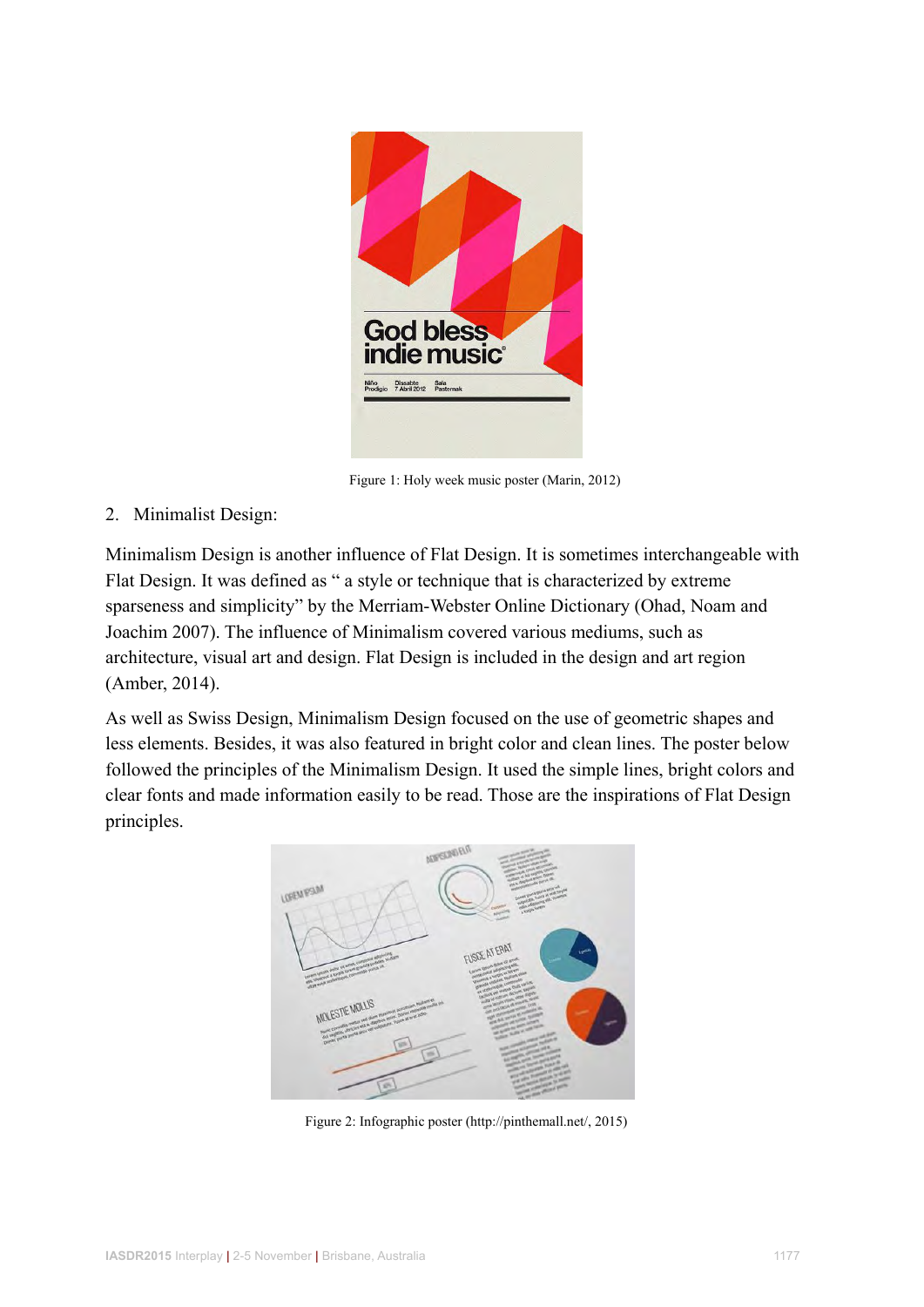# Principles of Flat Design

Carrie (2013) proposed several principles of Flat Design, including (1) No Added Effects, (2) Simple Elements, (3) Focus on Typography and (4) Focus on Colors, etc. The rules of each principle are described in this section.

1. No Added Effects:

The term Flat Design is from the shape it uses. All elements in Flat Design works are presented in a two-dimensional style and without any decorations, such as shadows, bevels, gradients and textures. In mobile applications, the elements may include Navigation Bar, icons, buttons and texts. Having less effect to help users to distinguish the importance of information, good information translations rely on the clear sense of hierarchy. The size, layout and color of all elements are the key points of making hierarchy clear. The paragraphs above are talking about the method how to set all elements to make an understandable and distinct interface.

2. Simple Elements:

Buttons and icons are the most common elements in mobile user interface.

They are also one of the most important lead when users operate the mobile applications. Therefore, the buttons and icons should be simple, understandable and easy to tap. Using geometric shapes such as rectangles, circles or squares to assemble the elements can make them simple and clear. Besides, the interactions between the buttons should be continual and intuitive. Colors and fonts are the key points for creating a smooth user interface.

3. Focus on Typography:

Because of the simple elements, typography is extremely important for Flat Design works. The tone of typography must match to elements. The structure of san-serif typography is much simpler than serif one, so it is the main typography in Flat Design. However, there are hundreds of fonts in san-serif typographies, choosing the simple and readable font will allow users to operate the interface efficiently. Besides, the font family of one font is also important while choosing typography. Font family means how many font types are contained in one font. Rich font family allows designers to distinguish information clearly and convey the information in clear hierarchy.

4. Focus on Color:

Creating a color palette that matches the tone for Flat Design work can give users a good visual experience and also help users to operate the interface easily (Carrie, 2013). The bright and highly saturation colors are commonly used in Flat Design. In Flat Design the color palettes are also much more colorful than those in the other sites, for example, there are six to eight colors that can be applied at the same time, but only two to three can be used in the other styles. Additionally, several colors are especially popular frequently, such as salmon, purple, green and blue. Designers can choose one or two of them to be the primary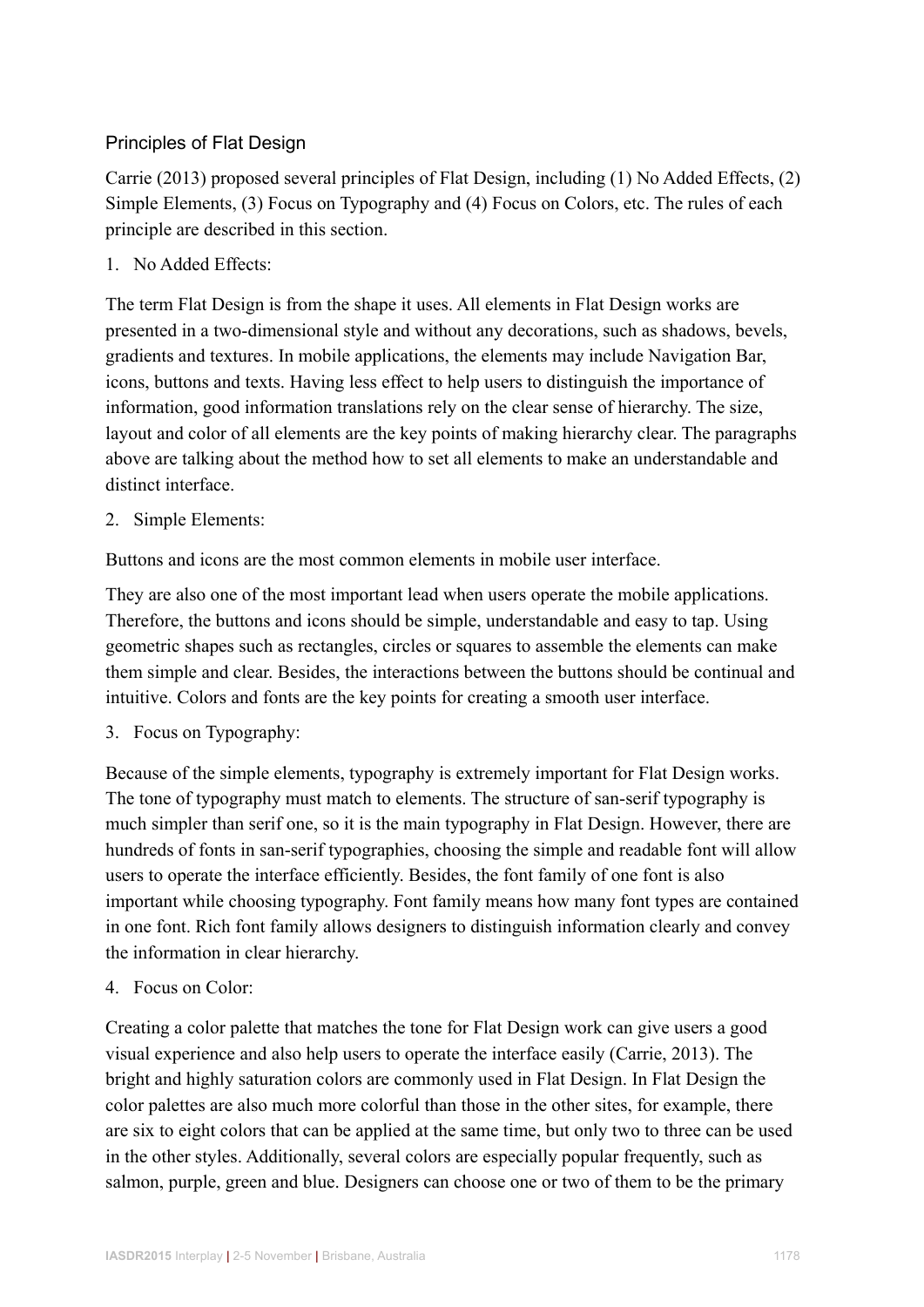color and choose four to six secondary colors that match those colors while creating their own color palette. With this method, the work can be unique and also keep on the trend.

# **Research Questions**

It is important to maintain the consistency of user interface while creating the mobile application with Flat Design. Besides that, the smooth interactions among each page are also very important. The Flat Design principals can be the references when creating the Flat Design interface. Following those principles, designers can create their own methods and processes for different Flat Design work. However, there are few complete design processes proposed by designers. In this article, following the principles of Flat Design, a prototype of TAS MOVE is created and a common process of Flat Design is proposed. Finally, several users are invited to test the prototype. The design and testing processes will be discussed in detail in next section, which are the main topic of this article.

# **Research Method**

The user interface of the mobile app TAS MOVE was designed with the Flat Design style. Clum (2013) states that, "Flat Design allows interface designs to be more streamlined and efficient. It is easier to quickly convey information while still looking visually appealing and approachable." TAS MOVE was created for use while "on the move". In this scenario, checking information efficiently is the most important thing for tourists. Flat Design style can help tourists to understand information quickly. Following the Flat Design principles, five processes of creating the User Interface of TAS MOVE were produced, including Image Simplification, Color Setting, Font setting, Style unification and User testing. The five processes will be sequentially described in this section.

# Image Simplification

Icons are one of the key elements in mobile applications. That every element should be simple and understandable is the most important principle of the Flat Design style. There are three steps for creating simple and distinct icons. The processes are as below:

# 1. Image Searching:

Icons are the symbol of the objects and can be simplified from the images. Therefore, the first step to create the understandable icons is searching the images that can be associated with the objects. For example, the fork and knife images are commonly associated with food, so they are commonly used to be the symbol of restaurants. With the apposite icons, applications can convey the information to users correctly and intuitively.

The Category page is the main page of the TAS MOVE travel application. There are six icons of category in this page, including Food & Drink, Farm & Factory, Farm Stay, History & Heritage, Market and, Art & Culture. Several images are searched and matched to every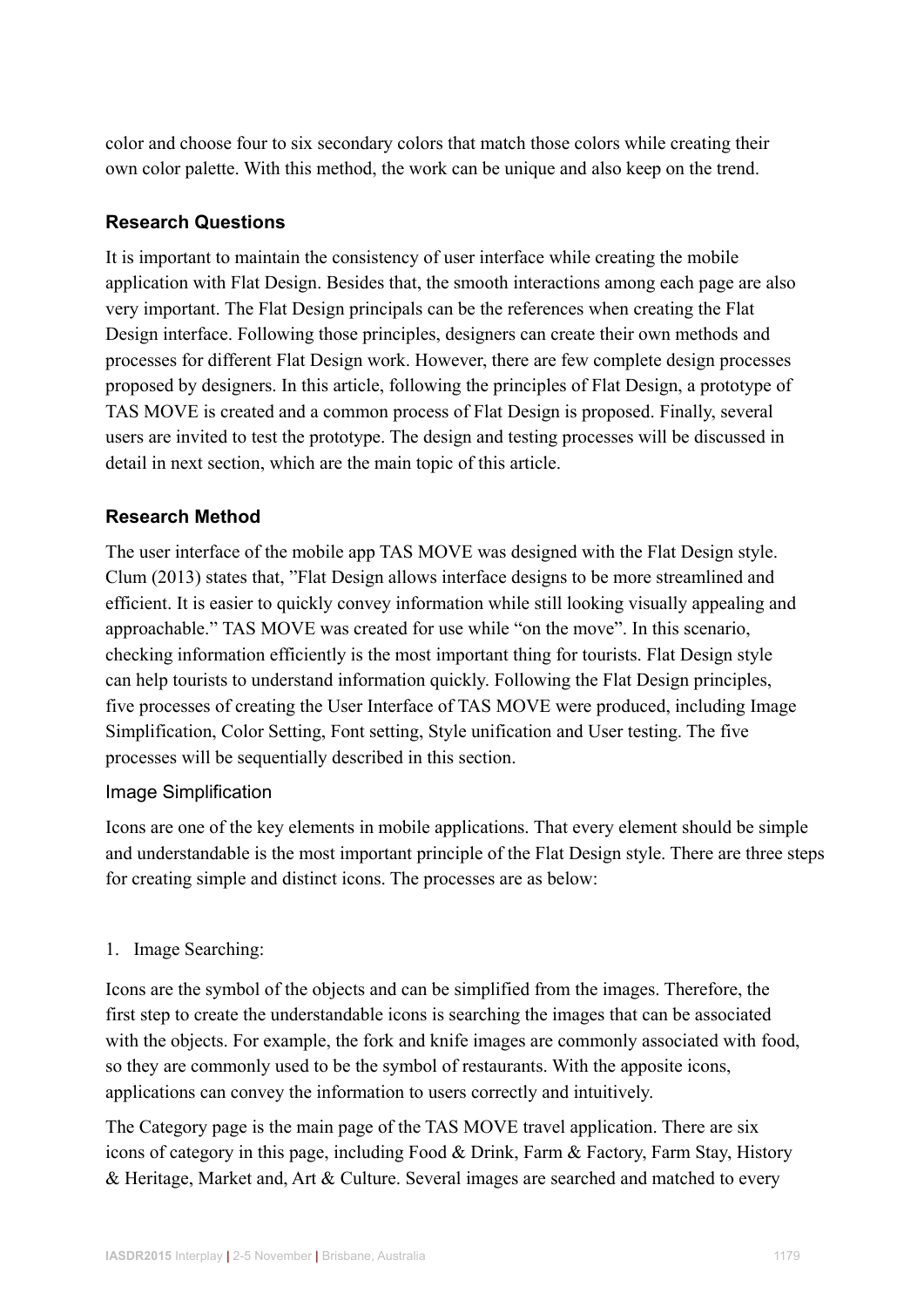category. The image of tableware could stand for the Food and Drink category. The scenery of a farm could be matched with the Farm category. Bed can be associated with accommodation, so it may stand for Farm Stay. The images of old building are linked to history easily, so it can used to stand for History and Heritage. Shopping basket stands for Market. The Australian flag could be associated to country or culture easily, so it stands for the Art & Culture category.

## 2. Feature Analysis and Sketch:

After image searching, figuring out the obvious features from the images and sketching the icons is the second step. Choosing the proper features is the key point to create a simple and distinct icon. The method of choosing the proper features is observing and assembling. Observe and choose two or three representative features from the image, and illustrate the features with geometric images (Figure 3). This will generate several versions. Designers can choose the most distinctive and understandable one. Also, designers can ask mobile users to help choose the most understandable icons.



Figure 3: Sketch

3. Sketch Simplify with Priority:

The main goals are to simplify the icons until it has the most concise appearance and to ensure it is still understandable. In the case of TAS MOVE, the Farm & Factory icon was assembled with a house, tree and fence. Designers omitted the tree, which is not on essential element of this icon (Figure 4). The same situation with the Farm  $\&$  Factory icon, the Farm Stay icon was assembled by the roof and bed that stand for accommodation and the roof was omitted (Figure 4). With fewer elements, users could still recognize the icons, and even more intuitively. Therefore, the simplification icon is successful.



Figure 4: Sketch simplification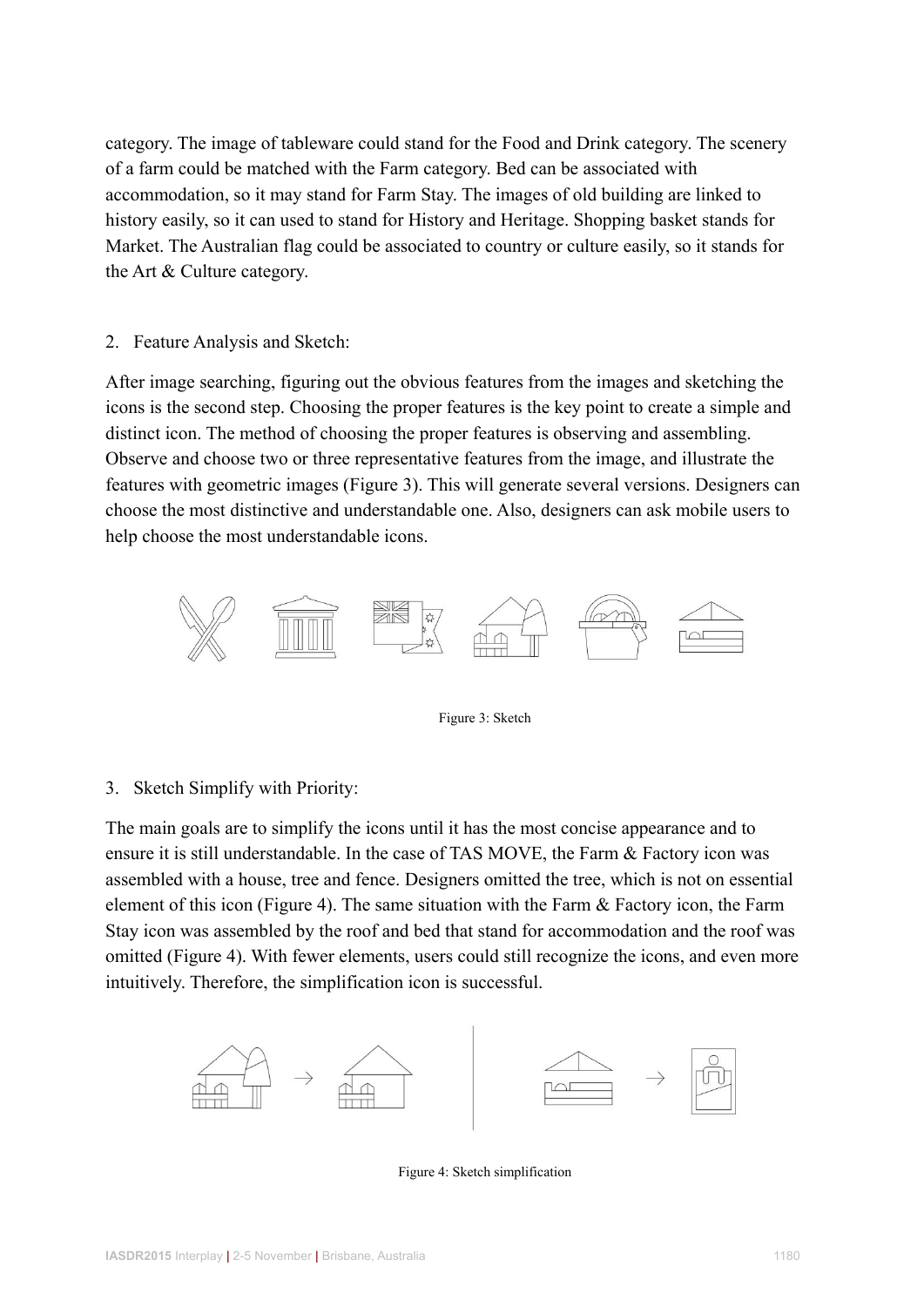# Color Setting

Color is one of the most important elements in Flat Design. It is important to create a color plate while creating a Flat Design work. The colors in TAS MOVE follow the principles of Flat Design by using the bright and highly saturated colors. Besides that different colors can brings completely different feelings and associations to the user (Lichtle, 2007), there are a total of six bright colors were used to represent the different categories and the main pages in TAS MOVE, including yellow, orange, light red, green, purple, blue (Figure 5). The rules of using the colors are described as below.

- 1. Yellow: It is one of the warm colors, which represents happiness, cheerful and delicious. It is often used to apply to restaurants, illumination industry, and electricity industry etc. It also has the effect of stimulating the appetite. Therefore, yellow is used to represent the category Food & Drink (Figure 6).
- 2. Orange: It represents fascination, creativity, and attraction. It is used to apply to architecture, the chemical industry and department stores etc. It is used to represent History & Heritage in TAS MOVE (Figure 6).
- 3. Light Red: Red is the color of courage, creativity, and energy. It is often used in restaurant and national flag etc. Light Red is a bright appearance of red. It can also stands for creativity and energy. In TAS MOVE, it represents Art & Culture. Besides, it is also the main color in TAS MOVE (Figure 6).
- 4. Green: Green normally stands for anything natural. It symbolizes growth, freshness, and fertility. It could be applied to forestry, agriculture, and apartment stores etc. This color represents "Farm & Factory" in this application (Figure6).
- 5. Purple: Purple conveys feelings about wealth and creativity. It is usually used in business and service industries etc. It represents the category "Market" (Figure 6).
- 6. Blue: Blue is the color of the sky and sea. It can make people feel calm and comfortable. It is normally used in accommodation and hospitality. Green is the color of nature. It represented the Farm category. As such, the color blue and green represented the category "Farm Stay" (Figure 6).



Figure 5: Color setting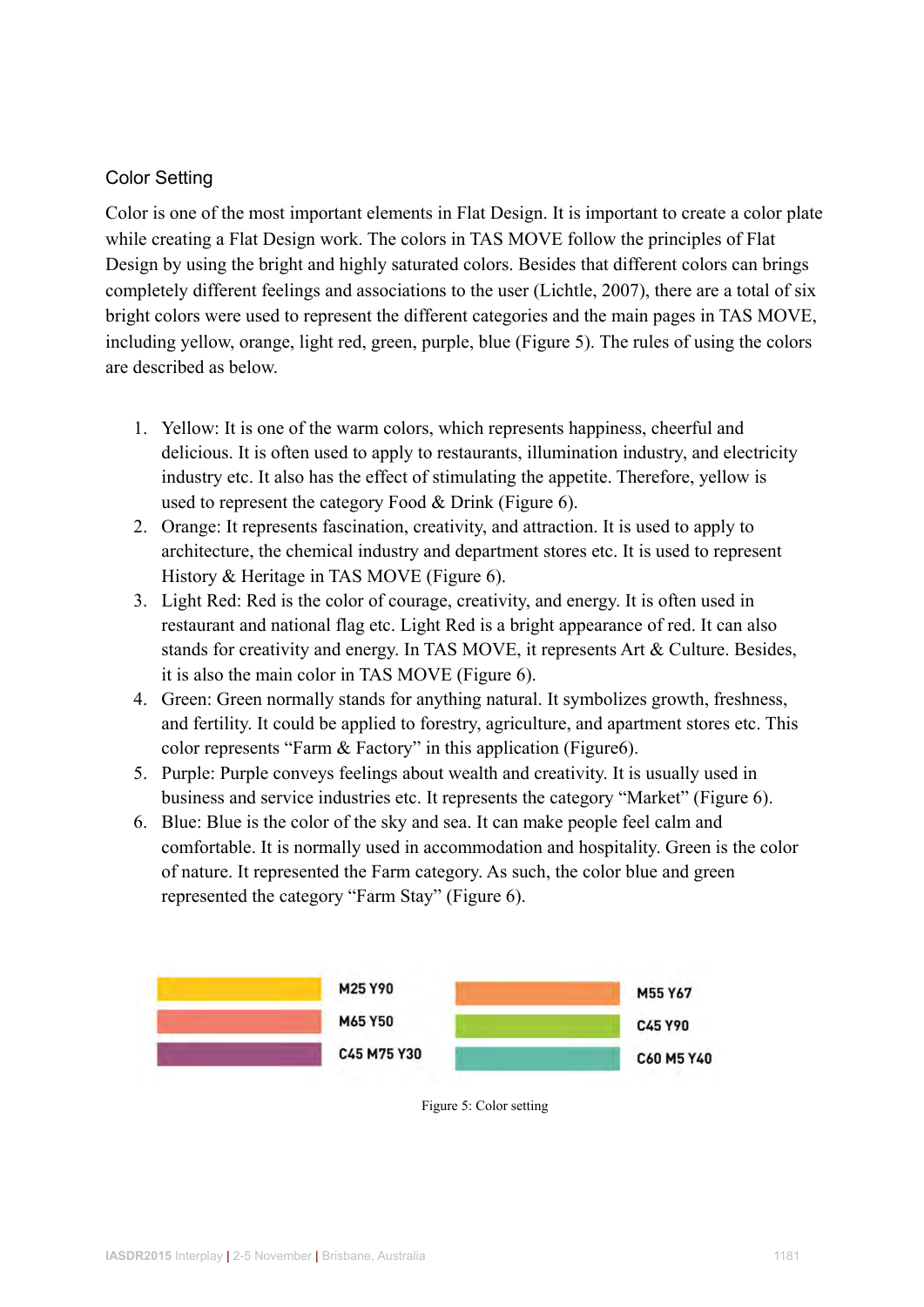

Figure 6: Color setting

# Font Setting

English typeface can be divided into serif and sans-serif. Serif is characterized by thin horizontal strokes and thick vertical strokes while serif conveys formal, elegant, and delicate. Sans-serif is characterized by thick equal strokes is simple, clear, generous, and suggestive. Sans-serif is the font in our application in order to match the rule of Flat Design, simple and clear. In addition, users often used the smart devices when they are on the move, so the clear outline of the font is very important. The typeface's function is to express the message and also to help the user to read efficiently. Currently, there are hundreds of fonts. Every font has different proportion, thickness. In order to make sure the hierarchy of information could be clear, choosing a readable font from a font family is very important. Therefore, TAS MOVE uses a simple, readable and relaxed font called DIN Pro. It has five font types, including Light, Regular, Medium, Bold and Black (Figure 7). Besides, Medium is the most readable font, so it is used to display texts. Bold and Black are the most high attention levels. They are used to use in the titles and subtitle. Use of the font DIN Pro on the smart device communicates with user accurately and efficiently.



Figure 7: Font setting

# Style Unification

There are more than twenty pages of user interface in TAS MOVE. The elements that were created by Flat Design include buttons, navigation bar and texts. To keep the consistency of these user interfaces, the colors, fonts and shapes of those elements all follow the rules that have been previously defined. The processes of creating user interfaces are as below:

1. Navigation Bar: it is the heading of every page. They are all made of titles and colors.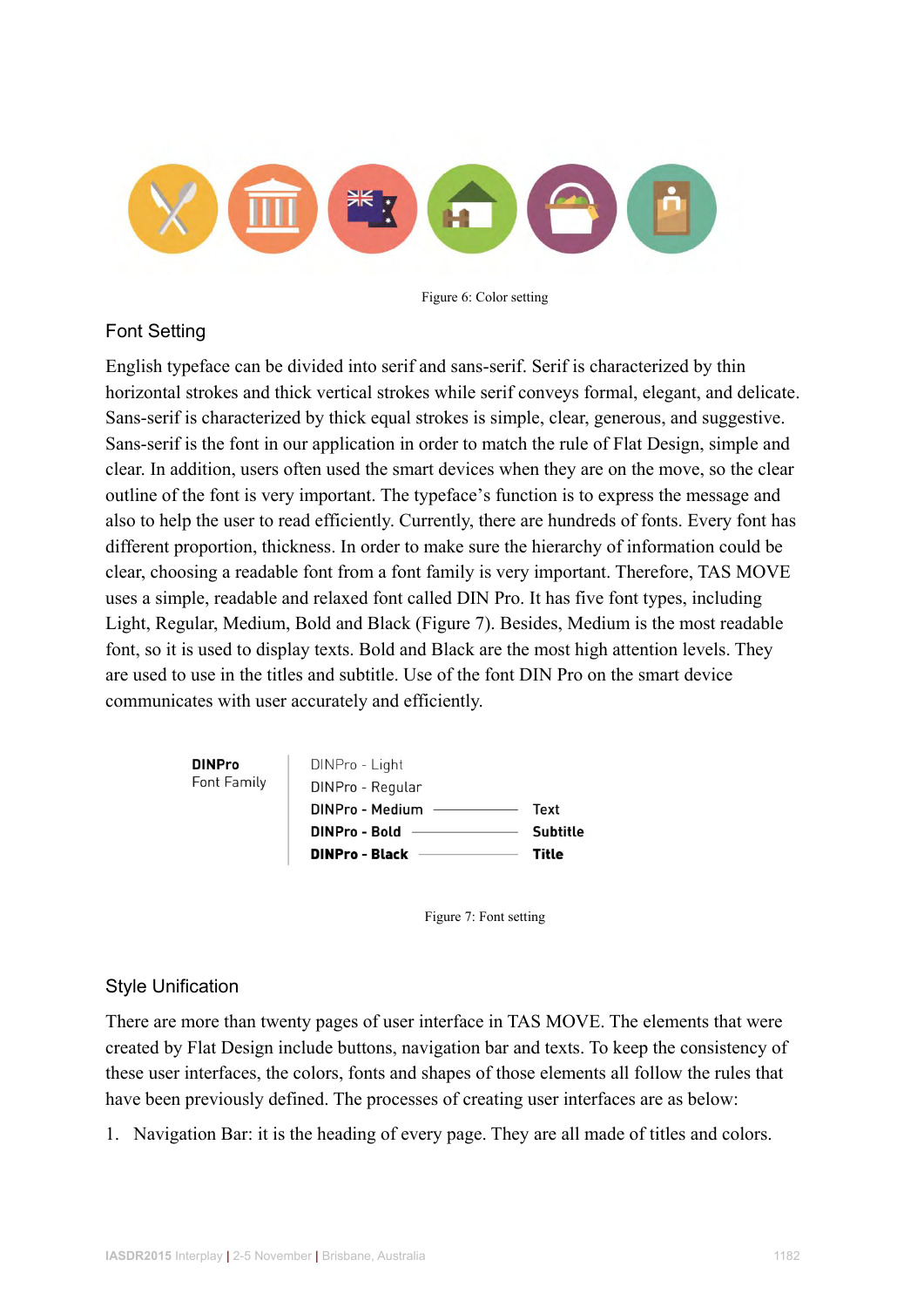- (1) Font: the Navigation Bar is the heading of every page. Follow the pre-defined font that have set, the title used the font DIN Pro. Black level is particularly chosen to attract users and allow them be aware of their current position in this app.
- (2) Color: the main color of TAS MOVE is light red, therefore the Navigation Bars in every main function was set in light red. Except the main functions, the colors of the other Navigation Bars follow the color of the category they belong to. For example, in the Food & Drink category, every Navigation Bar is yellow, which stands for this category.
- 2. Buttons: there are more than ten buttons in TAS MOVE, including four main functions, six filters etc. The buttons are all made of icons, color and subtitle.
	- (1) Icon: followed the rules of Image Simplification, the icons are made of geometric shapes and only keep one or two features.
	- (2) Font: followed the Font Setting, the font of the buttons are DIN pro-Bold. Texts on button are much smaller than that on Navigation Bar. One of the most significant benefits of this design is that the text can be recognized more easily, since the strokes in bold level are thinner than the black Level.
	- (3) Color: Different from the Category icons, the icons on the buttons are presented with a single color; white. White is the brightest color among all of the colors, which allows it to match other colors easily and get attention easily. Besides, colors of buttons are determined by their functions, for example, the filter buttons are extended from the Categories page, so the color must follow the Categories.

# User Interface Testing

After the user interface design, all the pages were integrated into a prototype that can be operated and then wait for the prototype testing.

The main goal of the prototype testing is to check the consistency of the user interfaces that is determined by whether users can operate the prototype smoothly or not. During the test, the processes of how users operated the prototype were recorded. Both the correct and incorrect paths are the important resources for revising the user interface.

# 1. Tasks of testing

The test includes seven tasks as shown in Table1. Individually, users participating the test are asked to accomplish each task from No. I to No. VII.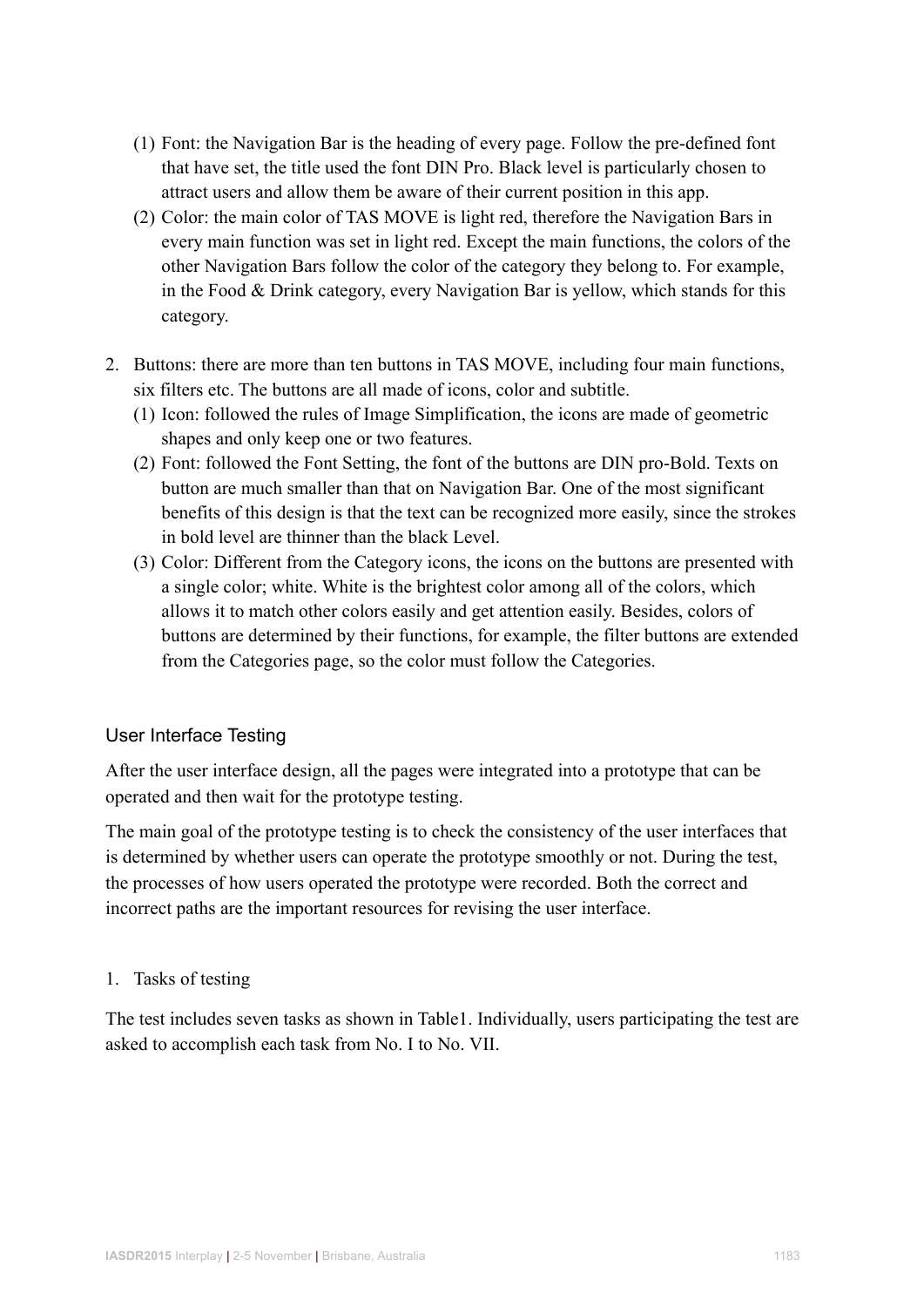I) Today we are going to go to Launceston; please help me to find what Launceston is famous for?

II) Please choose a seafood restaurant and save it.

III) I would like to know how could I go there? How many kinds of transportation I can choose? Is the restaurant on business time now?

IV) I don't have too much time this afternoon. Could you just search some attractions nearby?

V) I am not interested in any food right now, so could you filter the food out?

VI) I would like to schedule my plan for tomorrow. Please choose some attractions and save it. Please show me what you have chosen.

VII) Do you have any other suggestion to this application?

2. Result:

There are five users invited into this test. The results are presented in Table 2. The symbol "V" stands for that the user can accomplish the tasks successfully; symbol "\*" means that the user feels hesitated; and symbol "X" means the user feel hard to finish the tasks. In Table 2, most results are singed in symbol "V" which stands for users can understand most of the interface. Only few missions are singed with "\*" symbol, such as task No I and task No VI. Users feel hesitated when they press the button, which means that the button may not be obvious and not easy to understand for users. Those buttons were revised after the test. Users also proposed some suggestions for the user interface after testing, which are the important resources for revising the user interface of TAS MOVE.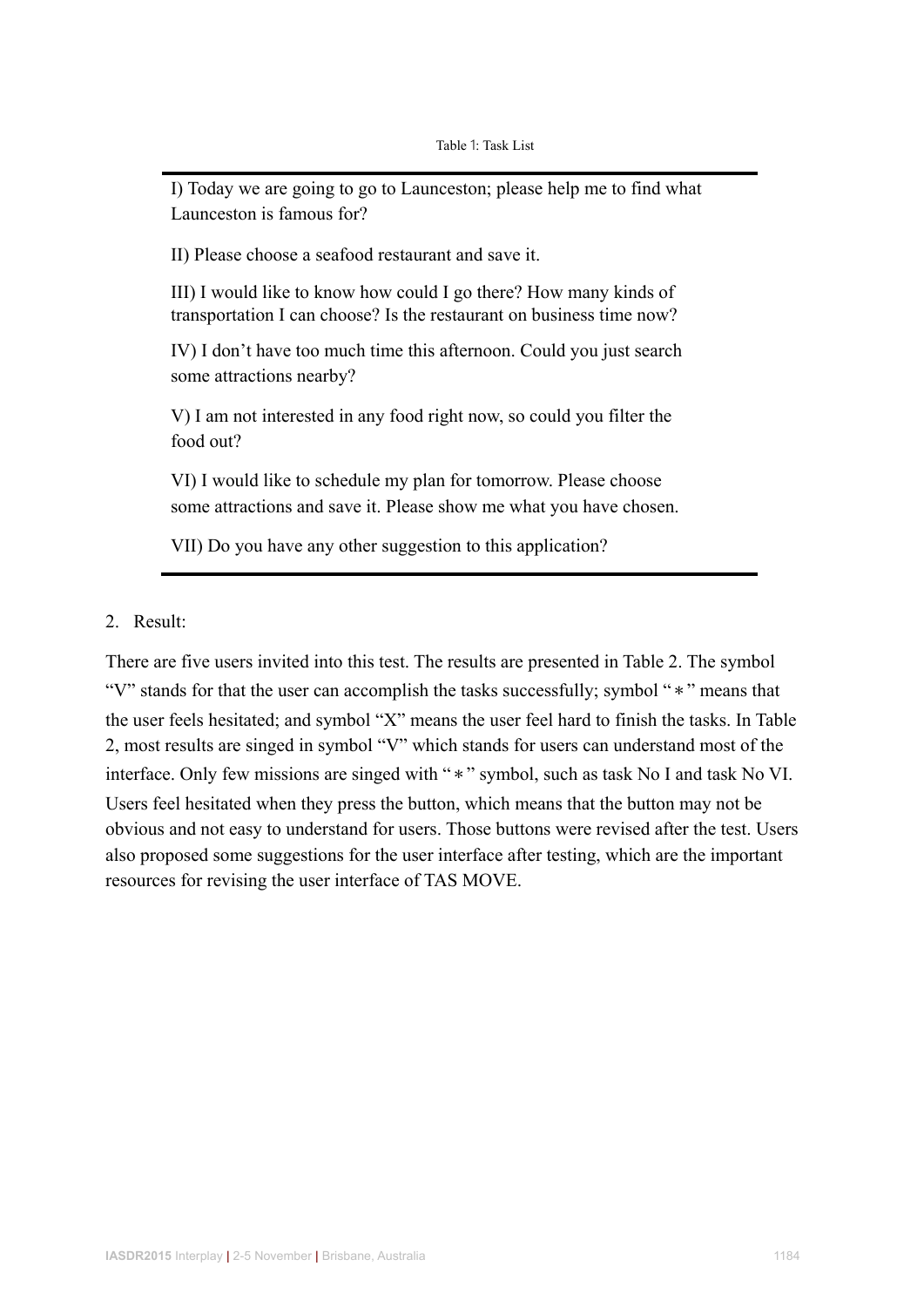#### Table 2: User testing result

| Task                | Function of                                                                       | User | User | User | User | User    |  |
|---------------------|-----------------------------------------------------------------------------------|------|------|------|------|---------|--|
|                     | app                                                                               | 1    | 2    | 3    | 4    | 5       |  |
| (Question number)   | V: Successful / $*$ Hesitant / X: Fail                                            |      |      |      |      |         |  |
| I Find Launceston   | Location                                                                          | V    | *    | V    | V    | V       |  |
| Problems:           | Icon                                                                              |      |      |      |      |         |  |
|                     | User 2: They think the icon by the introduction could be press.<br>$\bullet$      |      |      |      |      |         |  |
| II Find restaurant  | Category                                                                          | V    | V    | V    | V    | V       |  |
| Problems:           |                                                                                   |      |      |      |      |         |  |
| III How to go?      | Information                                                                       | V    | V    | V    | V    | V       |  |
| Problems:           |                                                                                   |      |      |      |      |         |  |
| IV More place to go | Nearby                                                                            | *    | Х    | *    | V    | $\star$ |  |
| Problems:           |                                                                                   | Icon | Icon | Icon |      | Icon    |  |
|                     | User 2: It's hard to find (understand) the nearby icon.                           |      |      |      |      |         |  |
|                     | User1, 3, 5: They are not sure the nearby icon could be press.                    |      |      |      |      |         |  |
| V Filter out        | Nearby                                                                            | V    | V    | V    | V    | V       |  |
| Problems:           |                                                                                   |      |      |      |      |         |  |
| VI List the         | Add, Saved                                                                        | V    | V    | V    | V    | V       |  |
| attractions         |                                                                                   |      |      |      |      |         |  |
| Problems:           |                                                                                   |      |      |      |      |         |  |
| VII Suggestions     | User 2: I don't think the color of Art $&$ Culture icon is suitable.<br>$\bullet$ |      |      |      |      |         |  |
|                     | User $1, 3, 5$ : The nearby icon could be bigger, add word or let it<br>٠         |      |      |      |      |         |  |
|                     | look more clearly.                                                                |      |      |      |      |         |  |
|                     | User 4: The map of nearby could have a distance limit setting.                    |      |      |      |      |         |  |

#### 3. User Interface Revise

According to the result of user interface testing, the Nearby button and the symbols in category were revised.

#### 1. Nearby icon:

Users couldn't recognize the nearby button at (Figure 8) at the first time. Therefore, the text of this symbol is added into the nearby button to make icon more understandable (Figure 9).



2. Introduction of location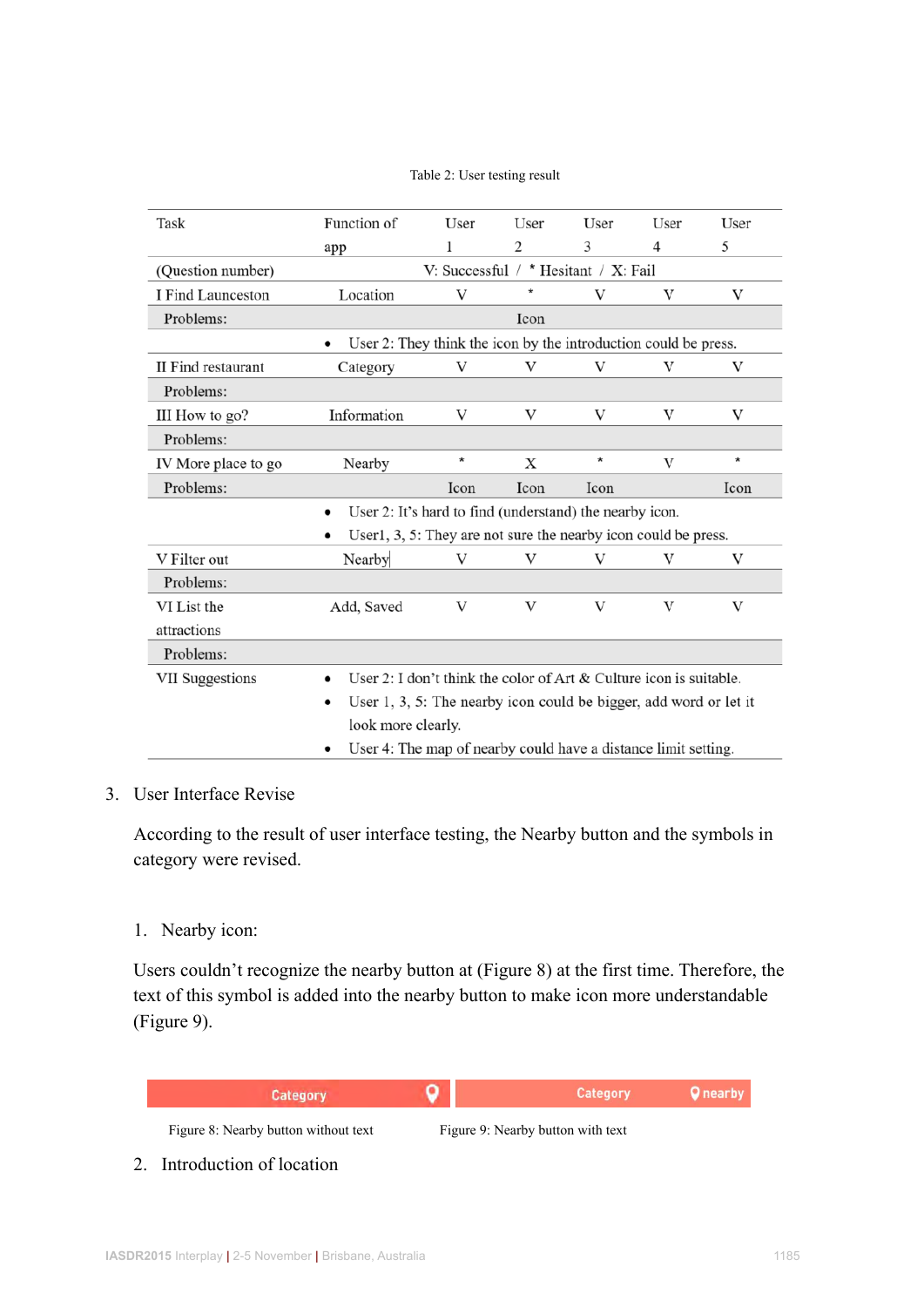The icons in location page confused the users (Figure 10). The form of the icons looks like the button, but they can't be pressed actually. Therefor, the backgrounds of the icons are changed into line style (Figure 11). It makes the icon more like the part of information but a button.



Figure 10: The icons with filled background Figure 11: The icons with line style background

# **Discussion and Conclusion**

In this paper, Flat Design style has been applied to create a travel application named TAS MOVE. Following the Flat Design principles proposed by Carrie, the design processes for TAS MOVE are proposed, including element simplification, color setting, font setting, style unification and user testing. Finally, the result of user testing illustrates that users can find the correct way for most of the tasks efficiently, which not only proves the usefulness of the user interface of this prototype, but also proves that Flat Design can be applied to the mobile application which aims to convey information efficiently.

# **Reference**

- Amber, L.T., 2014. The history of flat design: How and minimalism turned the digital world flat. Retrieved from: http://thenextweb.com/dd/2014/03/19/history-flat-design-efficiency-minimalism-made-digital world-flat/1/
- Carrie, C., 2013. Principles of Flat Design. Retrieved from: http://designmodo.com/flat-design-principles/
- Kelsey, C, D., 2013. What Is Flat Design? Retrieved from: http://www.gizmodo.com.au/2013/05/what-is-flat-design/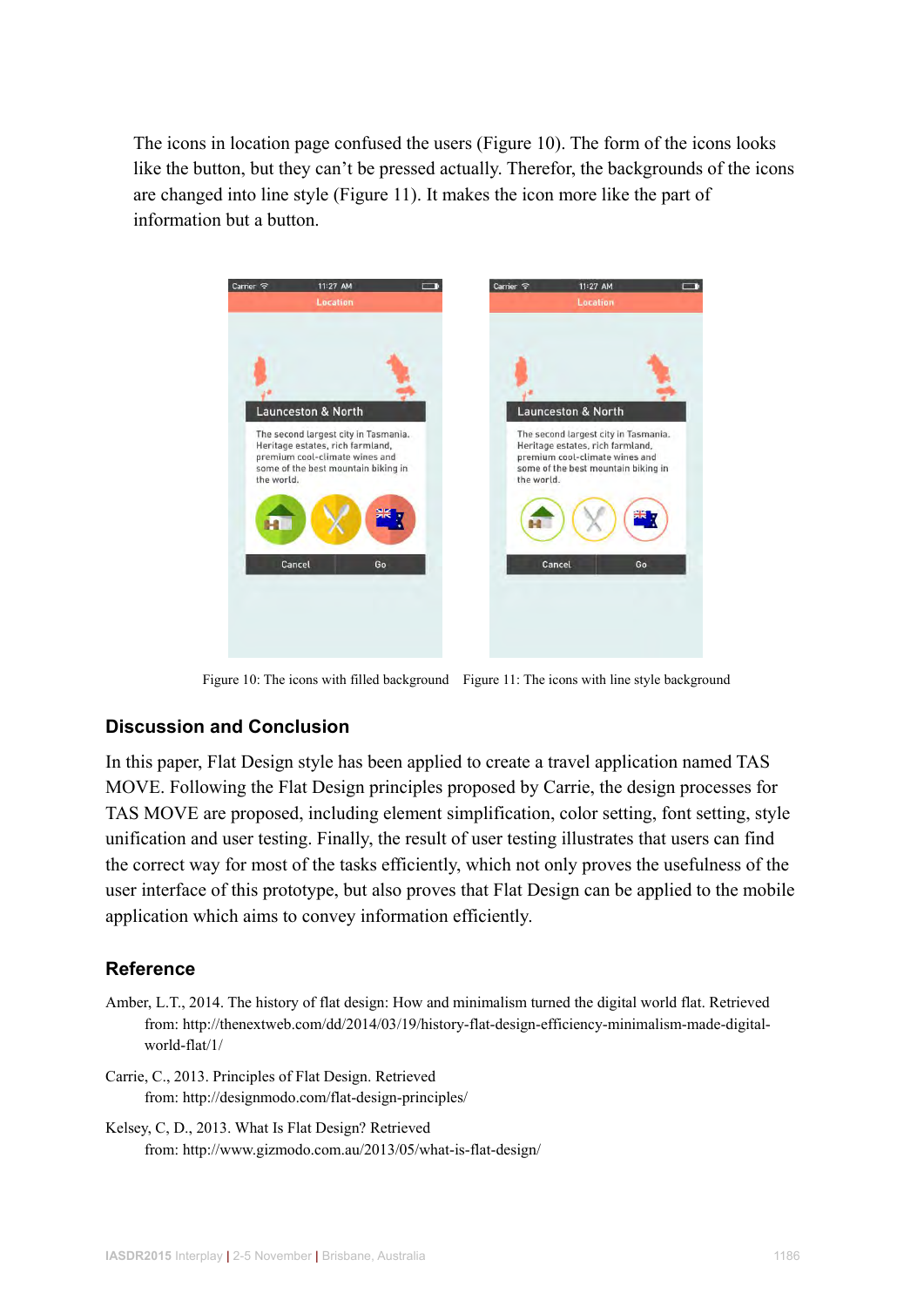- Lichtle, M., 2007. The effect of an advertisement's colour on emotions evoked by an ad and attitude towards the ad. International Journal of Advertising 26 (1), P.91.
- Luke, C., 2013. A Look at Flat Design and Why It's Significant. Retrieved from: http://uxmag.com/articles/a-look-at-flat-design-and-why-its-significant
- Moore, M. (2013). Almost Flat Design. Retrieved from: http://www.matthewmooredesign.com/almost-flat-design/
- Ohad, I., Noam, T & Joachim, M 2007. Minimalism in Information Visualization Attitudes Towards Maximizing the Data-Ink Ratio. ECCE'07 Proceeding of the 14th European Conference ergonomics, P.185-188.
- Page, T., 2014. Skeuomorphism or flat design: Future directions in mobile device user interface (UI) design education. International Journal of Mobile Learning and Organization, 8 (2), pp. 130 - 142.

Richard, H., 2006. Swiss Graphic Design: The Origins and Growth of an International Style, 1920-1965.

#### **Author Biographies**

#### Pei-Hsuan Kuan

Kuan is a Communication Designer in Taiwan. She has been finished her 4 months internship in UTAS Australia in May 2015. She is responsible for communication design and research in UTAS. She has been finished her master degree of Communication Design from Taiwan University of Science and Technology in 2015. She is good at graphic design, user interface design, package design and illustration etc. She has won two design international competitions including Adobe Design Award and Reddot design award since 2014.

#### I-Chen Huang

I-Chen is researcher and designer in the Human Interface Technology Laboratory Australia (HITLab AU). She completed her Bachelor and Master's degree majoring in Communication Design from National Taiwan University of Science and Technology. Her Master studied in Communication Design that included User Interface Design, Infographic Design and Typographic Design. Her current research interests focus on the areas of User Interface Design, Visual Representation, and Visualization. She also won International design prizes included IF Student Design Award 2015 Top 100, International Design Award 2015 Gold, Reddot Award 2014 Winner, International Institute for Information Design 2014 Bronze and Adobe Design Achievement Award Semifinal.

#### Yuan Wang

Yuan is a research engineer in the Human Interface Technology Laboratory Australia (HITLab AU) since 2013. She received her BSc degree majoring in Computer Science from University of Canterbury, and completed her Master's degree at Human Interface Technology Laboratory New Zealand (HITLab NZ). Her Master research aimed at developing a tool for mobile phones that